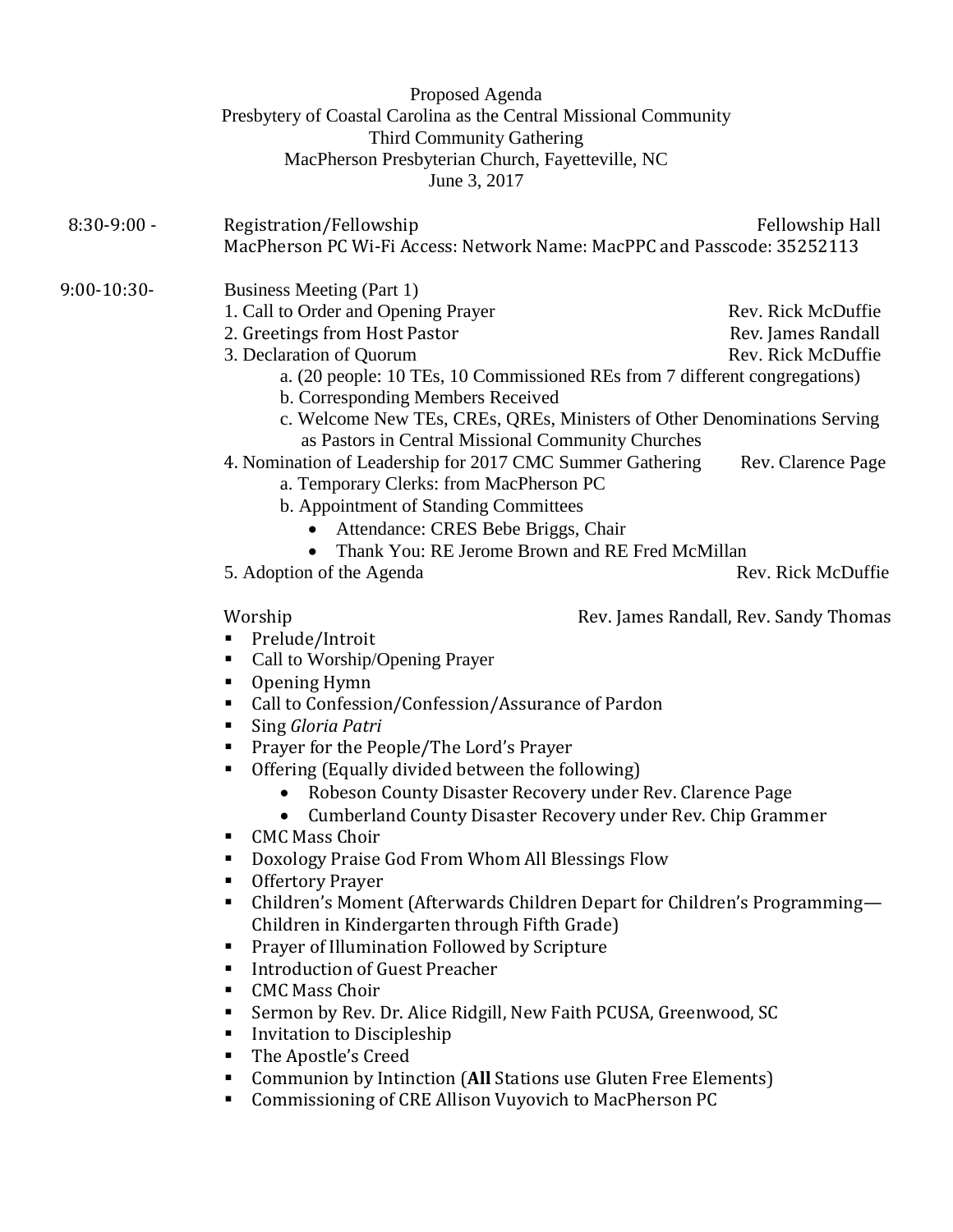|                 | Closing Hymn<br><b>Closing Benediction and Charge</b><br>п<br>Postlude                                                                                                                                                                                                                             |                                                                                |  |
|-----------------|----------------------------------------------------------------------------------------------------------------------------------------------------------------------------------------------------------------------------------------------------------------------------------------------------|--------------------------------------------------------------------------------|--|
| 10:30-10:45     | Break and Transition Back to Business Meeting<br>Final Opportunity for Book Purchasing/Signing with Rev. Ridgill<br>Fellowship Hall<br>Pay and Get Ticket for Lunch if You Haven't Done So<br>Fellowship Hall<br>(This is the <i>last</i> opportunity to sign-up for lunch--to include volunteers) |                                                                                |  |
| $10:45-12:00 -$ | Business Meeting (Part 2)<br>1. PCC Stated Clerk's Report/Comments<br>2. Reception of New Business (must be in writing)<br>3. Mission Cabinet and Associated Committees                                                                                                                            | Rev. Bill Reinhold<br>Rev. Rick McDuffie                                       |  |
|                 | <b>Mission Cabinet Report</b><br>Rev. Rogers Randall<br>$\bullet$<br><b>Action Item 1: Motion to Approve Presbytery Loan to College</b><br>$\circ$<br>Heights PC for \$60,000 at 1% interest to be repaid over 60 months<br>$(5 \text{ years})$<br>Ms. Erin Wehrmeister                            |                                                                                |  |
|                 | <b>Associate for Youth Ministry</b><br><b>Transformational Coaches</b><br><b>Elder Ministries Committee</b><br>$\bullet$                                                                                                                                                                           | Revs. George and Beverly Thompson<br><b>CRE Bebe Briggs</b>                    |  |
|                 | Committee on African American Ministries<br>Capturing Church Vitality Stories on Video<br>4. PCUSA Board of Pensions<br>5. Committee Reports                                                                                                                                                       | RE Joyce Peay<br>Rev. Evan Harrison<br>Ms. Elizabeth Little, Church Consultant |  |
|                 | a. Central Commission on Ministry<br>6. Peacemaking Committee Report<br>7. Central Missional Community Steering Team Report<br>Action Item 1: Motion to have the CMC Winter Gathering at St Paul's PC, St                                                                                          | <b>Rev. James Randall</b><br><b>QRE</b> Teresa Page<br>Rev. Rogers Randall     |  |
|                 | Pauls, NC on Saturday, January 27, 2018.<br>Action Item 2: Motion to have the CMC Summer Gathering at First Presbyterian<br>Church, Spring Lake, NC on Saturday, June 2, 2018                                                                                                                      |                                                                                |  |
|                 | 8. Nomination and Election of New Steering Team Members-3<br>Rev. Rick McDuffie<br>Filling Vacant 2019 CRE Position - Nominee - Larry Hogan, CRE<br>Filling Vacant 2019 RE Position - Nominee - Joyce Staten, RE<br>Filling Vacant 2020 TE Position - Nominee - Evan Harrison, TE                  |                                                                                |  |
|                 | 9. Commissioning and Installation of Steering Team<br>10. New Business (if any)<br>11. Attendance Committee Report                                                                                                                                                                                 | Rev. Clarence Page<br>Bonnie Barr, Clerk<br><b>CRE</b> Bebe Briggs             |  |

12. Thank You Committee Expresses Thanks Elders Jerome Brown and Fred McMillan 10. Meeting Adjourned with Prayer Rev. Rick McDuffie 12:00-12:45 - LUNCH (Get box lunch and fellowship together) Fellowship Hall 12:45-1:00 - Transition to Presentations Facilitated by Stan Mertz Sanctuary

Children return to Children's Programming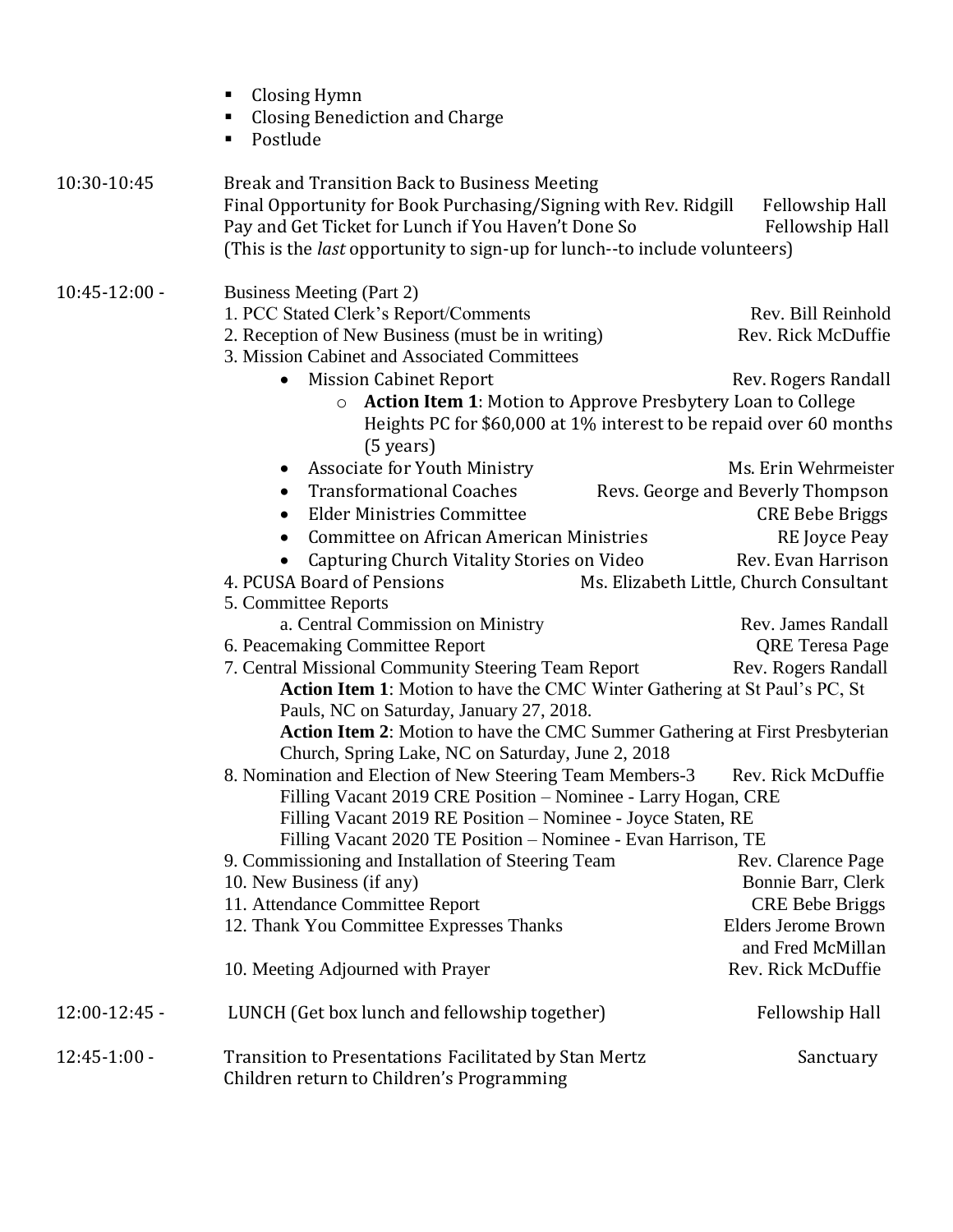| $1:00-1:40-$                                                                 | Presentation of a Torah from Czechoslovakia                                                                      | Sanctuary       |
|------------------------------------------------------------------------------|------------------------------------------------------------------------------------------------------------------|-----------------|
| $1:45 - 2:30 -$                                                              | <b>Presentation of Ongoing Disaster Recovery Processes</b><br>Breakout Session: County Focused Disaster Recovery | Sanctuary       |
|                                                                              | 1. Cumberland and Sampson Counties                                                                               | Sanctuary       |
|                                                                              | 2. Robeson, Bladen, and Columbus Counties                                                                        | Fellowship Hall |
| After this breakout session, please complete and turn-in Evaluation Form and |                                                                                                                  |                 |
|                                                                              | Volunteer Submission Form in designated spots.                                                                   |                 |
| $2:30-2:45$ -                                                                | Clean-up, Farewells, and Departures                                                                              | Everyone        |

Commissioners please leave the badges in designated locations prior to departing!

Place on Your Calendar: Presbytery Meeting on October 14, 2017 at First Presbyterian Church, Fayetteville, NC

### Announcements in Online Packet:

- a. CMC Steering Team Report to Mission Cabinet Meeting on May 8, 2017
- b. CMC Session Records Reviewed Spreadsheet as of May 13, 2017
- c. Presbytery Youth Upcoming Events for 2017-2018
- d. Meet the Coaches—Rev. Drs. George and Beverly Thompson
- e. Resources and Invitations for All Congregations

## Handouts on Day of Gathering:

- 1. Updated CMC Summer Gathering Agenda
- 2. Worship Bulletin
- 3. Litany of Thanks
- 4. General Assembly Meetings—First Reading
- 5. Volunteer Nomination Form (Please complete and leave in designated locations)
- 6. Evaluation Form (Please complete and leave in designated locations)
- 7. Child Registration Form (At Appointed Registration Table)